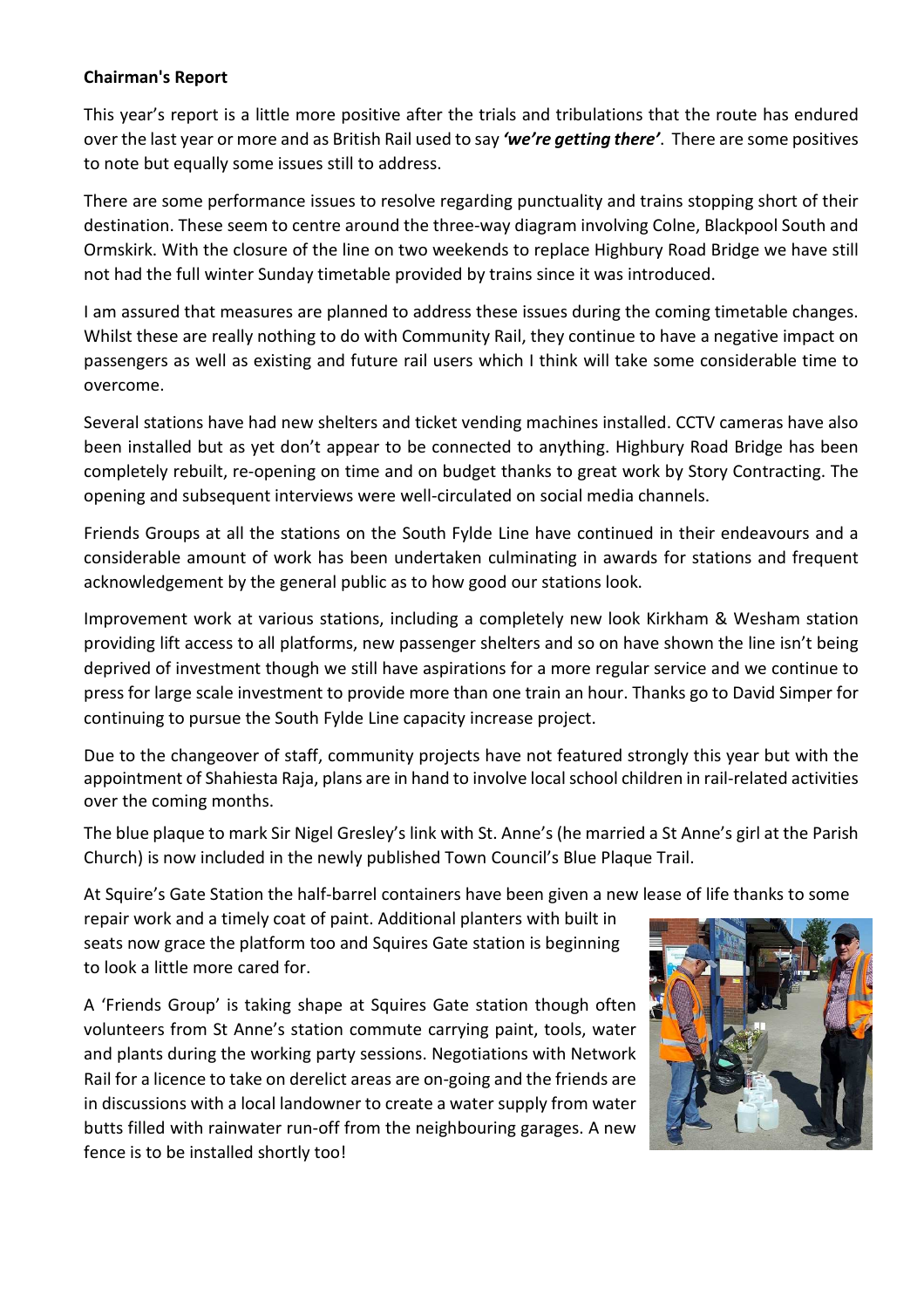Progress is being made on securing step-free access Squires gate station thanks to the involvement of a local landowner and the borough council.

St. Anne's Town Council continue to contribute to the partnership and have proved grants to enhance the area outside St Anne's Station. Both the town's County Councillors also made grants available for specific projects. Disappointingly Fylde Borough Council with 7 stations within in its boundary have yet to 'buy into' community rail.



The Friends Group at Lytham continue to make use of their beach hut as an advertising hub for forthcoming events in the town. They have a strong link with local events and are well-supported by local businesses. Investment in new selfwatering troughs on the platform has paid off with colourful blooms giving the station the 'feel good'

factor.

Friends of Ansdell & Fairhaven station haven't rested on their laurels. Their golf bags and figures at the station attracted a lot of positive comments and reflect the Ricoh Women's Golf Championship for station users. Having collected the Best Station Award from North West in Bloom, they have developed a wildflower maze and a wildflower meadow and have introduced plants that do well in dry conditions. Pupils from Ansdell Primary are painting bird boxes and bug hotels. The group are in the process of developing a sculpture area





and continue to enjoy their green gym.

Ansdell's Heritage trail was launched a couple of weeks ago and offers something different for users of the line for leisure purposes. Plans are in hand to make the Heritage Trail available from the Community Rail websites.

Planted up golf bags provided by St. Anne's In Bloom made the most of the golfing theme with golf bags lining the route from St Anne's station to the club house. The station's *'silent soldiers'* marked the

several Remembrance events in the town and photographs were used widely in the rail media. It is hoped that these 'Tommies' might increase in number and find their way onto all stations along the South Fylde Line in November 2019.



We are being well supported by 'Northern' and grants from the Station Adoption Fund have been readily provided for several projects along the line.

Going forward, the CRP, working with various partners will need to consider:

how it can help resurrect passenger confidence and encourage passengers back on to the route.